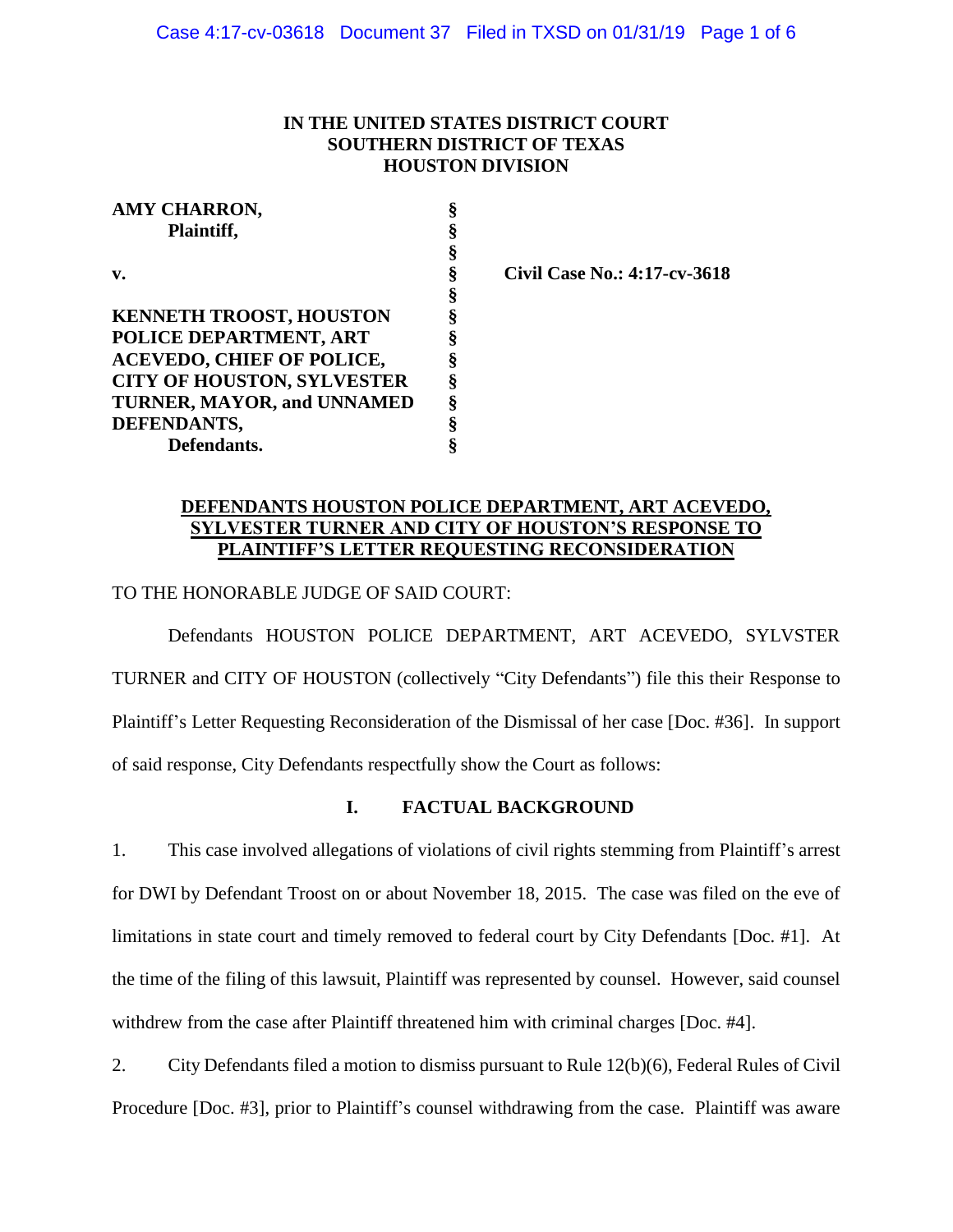#### Case 4:17-cv-03618 Document 37 Filed in TXSD on 01/31/19 Page 2 of 6

of this pending motion as such was discussed at the initial scheduling conference on or about January 18, 2018, which she was present at. Nonetheless, Plaintiff failed to respond to the motion to dismiss.

3. A scheduling order was entered by the Court on or about January 18, 2018 [Doc. #14] and City Defendants have complied with such. Plaintiff, however, failed to comply with all deadlines in the scheduling order and claims that it is because she is the victim of retaliation, criminal activities or similar words [Docs. #18, 23, 24 and 34]. At every stage of this lawsuit, her blatant failure to comply with Court orders and/or deadlines is attributable to her dilatory conduct only.

4. On or about June 1, 2018, City Defendants filed a motion for judgment pursuant to Rule 12(c), Federal Rules of Civil Procedure [Doc. #27]. Again, Plaintiff failed to file a response to said motion. Local Rule 7.4, Local Rules for the Southern District of Texas, states that "failure to respond to a motion will be taken as a representation of no opposition." LR7.4, Local Rules for Southern District of Texas.

5. On or about July 25, 2018, this Court denied without prejudice the City Defendants' pending motions referenced above [Doc. #31]. In this order, the Court ordered Plaintiff to "file an amended complaint that is compliant with Rule 8 within twenty-one days from the date of this order." The Court gave Plaintiff notice that failure to comply would result in dismissal of this case [Doc. #31]. The deadline to amend her pleadings was on or about August 15, 2018. Again, Plaintiff failed to comply with this Court order and the Court dismissed the case without prejudice on or about August 17, 2018 [Doc. #33].

6. Plaintiff has repeatedly failed to comply with the relevant local or federal rules as well as Court orders in this case. The record of her failure is clear, and her conduct was not a mistake. Plaintiff filed her letter requesting reconsideration five months after the entry of the dismissal order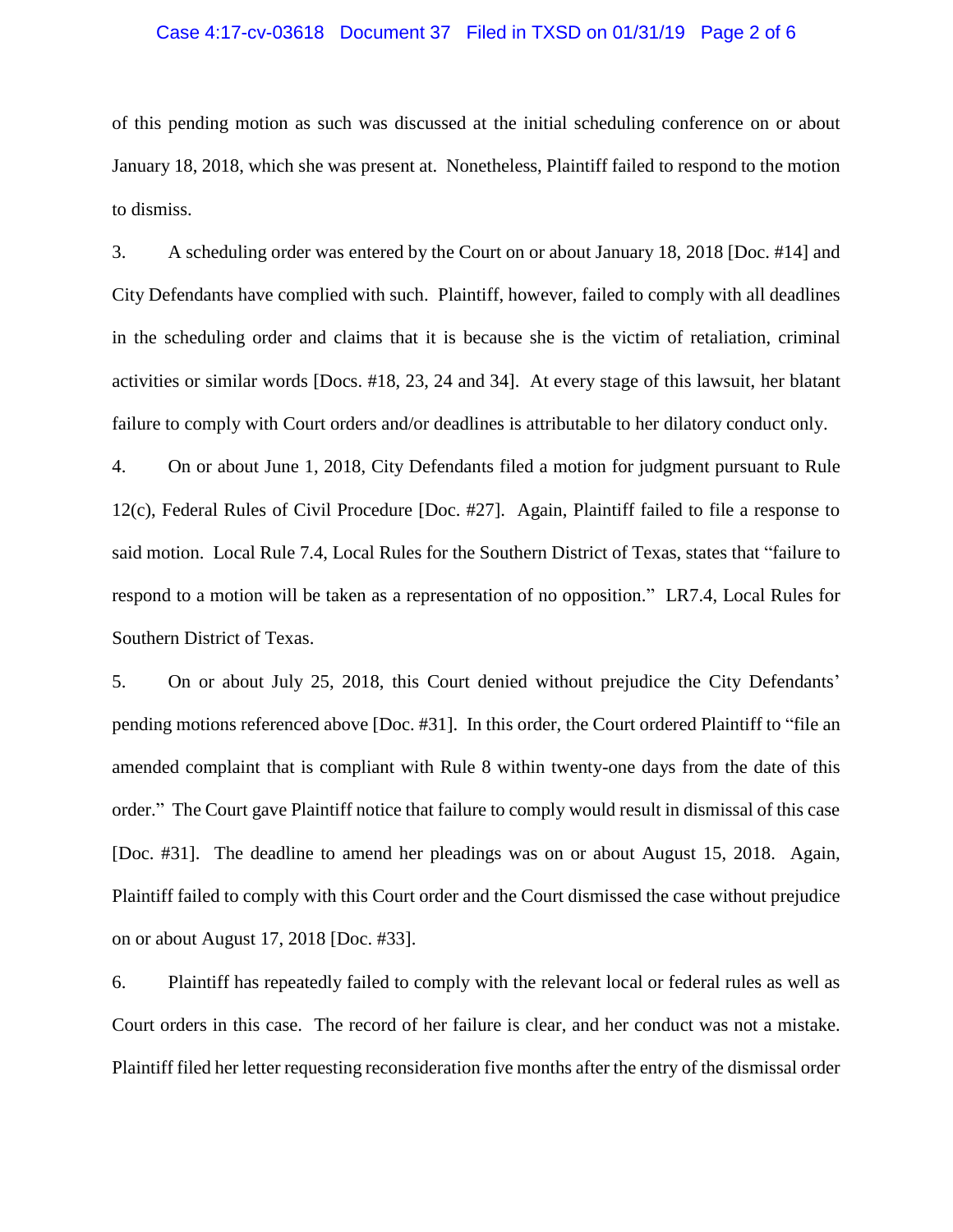#### Case 4:17-cv-03618 Document 37 Filed in TXSD on 01/31/19 Page 3 of 6

[Doc. #36]. She has not discovered any new evidence and is simply rehashing old matters that are unrelated to the events at issue in this lawsuit. Therefore, the Court's motion to dismiss was proper and her reconsideration motion should be denied.

#### **II. ARGUMENT AND AUTHORITIES**

#### **A. Standard of Review**

7. Rule 59(e) governs motions to alter or amend final judgments and allows a "party to correct manifest errors of law or fact or to present new evidence." *Waltman v. Int'l Paper Co*., 875 F.2d 468, 473 (5th Cir. 1989)(internal quotation marks and citation omitted). A motion for reconsideration, which calls the correctness of a judgment into question, is appropriate under Rule 59(e). *See Hernandez v. Helix Energy Solutions Group, Inc.*, 2019 WL 126904, \*2 (S.D. Tex January 8, 2019)(citing *Templet v. HydroChem Inc.*, 367 F.3d 473, 478-479 (5th Cir. 2004). However, a "reconsideration of a judgment after its entry is an extraordinary remedy that should be used sparingly." *Templet*, 367 F.3d at 479(citing *Simon v. United States*, 891 F.2d 1154, 1159 (5th 1990).

8. The trial court has considerable discretion in addressing a motion for reconsideration. However, "given the narrow purpose [of Rule 59(e)], the movant must show either (1) a clear error; (2) newly discovered evidence; (3) a change in the pertinent law; or (4) a manifest injustice." *Id*.; *Rosenzweig v. Azurix Corp*., 332 F.3d 854, 863-864 (5th Cir. 2003). "If the movant presents newly discovered evidence, that evidence must be of 'such a nature that they would probably change the outcome." *Infusion Res., Inc. v. Minimed, Inc.,* 351 F.3d 688, 696 (5th Cir. 2003). Therefore, a reconsideration motion "may not be used to relitigate old matters, or to raise arguments or present evidence that could have been raised prior to the entry of judgment." *Exxon Shipping Co. v. Baker*, 554 U.S. 471, 485 (1995); *Schiller v. Physicians Res. Grp. Inc.*, 342 F.3d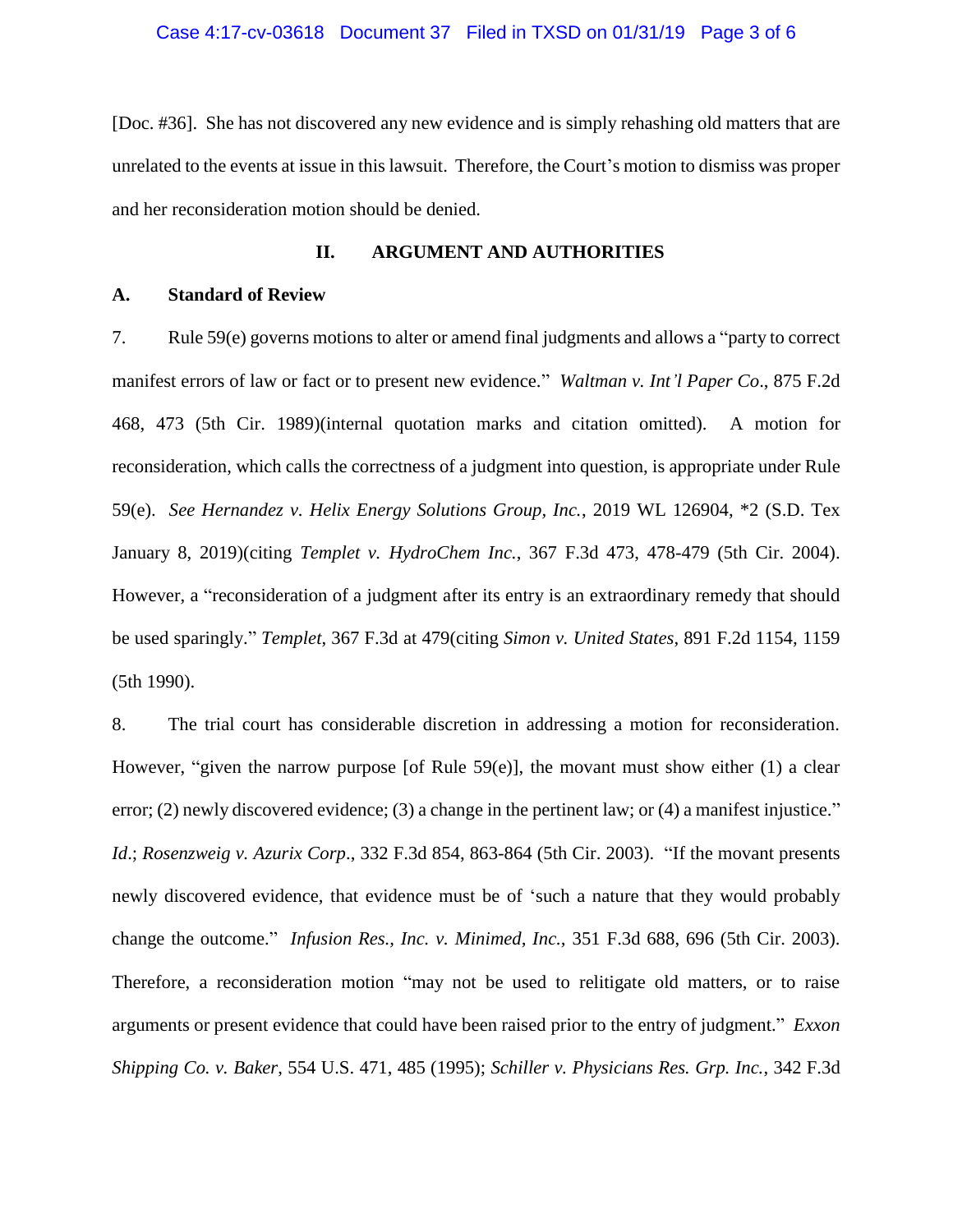#### Case 4:17-cv-03618 Document 37 Filed in TXSD on 01/31/19 Page 4 of 6

563, 568 (5th Cir. 2003)(affirming denial of reconsideration because the movant "failed to offer a reasonable explanation regarding why it was unable to present this purported newly discovered evidence before the district court's final judgment.")

#### **B. Plaintiff's Letter Requesting Reconsideration Should Be Denied**

9. **Plaintiff has failed to establish that the dismissal was done in error**. Plaintiff has not evidence that the dismissal entered by the Court on August 17, 2018 was done in error. Rather, she attempts to garner sympathy from the Court by reiterating that she is a victim of various crimes that are unrelated to the lawsuit and as such, was unable to comply with the Court's order to amend. This is not sufficient and is a frivolous reason for her non-compliance. As such, she has failed to carry her burden and to re-instate the case would be prejudicial to the City Defendants.

10. **Plaintiff Fails to Produce Newly Discovered Evidence.** As stated above, Plaintiff has produce no new evidence to support her motion for reconsideration. She has continuously claimed that all of her failures to file responses or comply with Court deadlines is the result of being a victim of various crimes unrelated to this case [Docs. #18, 23, 24 and 34]. Thus, she failed to carry her burden to overturn the dismissal.

11. Without waiving the foregoing argument, City Defendants inform the Court that Plaintiff filed an amended complaint (1-month after the dismissal) and such is void of new evidence sufficient to overturn the dismissal [Doc. #35]. Even if the allegations stemming from events in 2009 qualified as newly discovered, which it does not, such only shows that Plaintiff knew about this information and failed to raise it before judgment was entered in this case. Further, the events from 2009 are irrelevant and would not change the outcome of the case. Thus, she has failed to carry her burden and her motion for reconsideration should be denied by the Court. *See Infusion Res., Inc.,* 351 F.3d at 696; *Baker*, 554 U.S.at 485; *Schiller*, 342 F.3d at 568.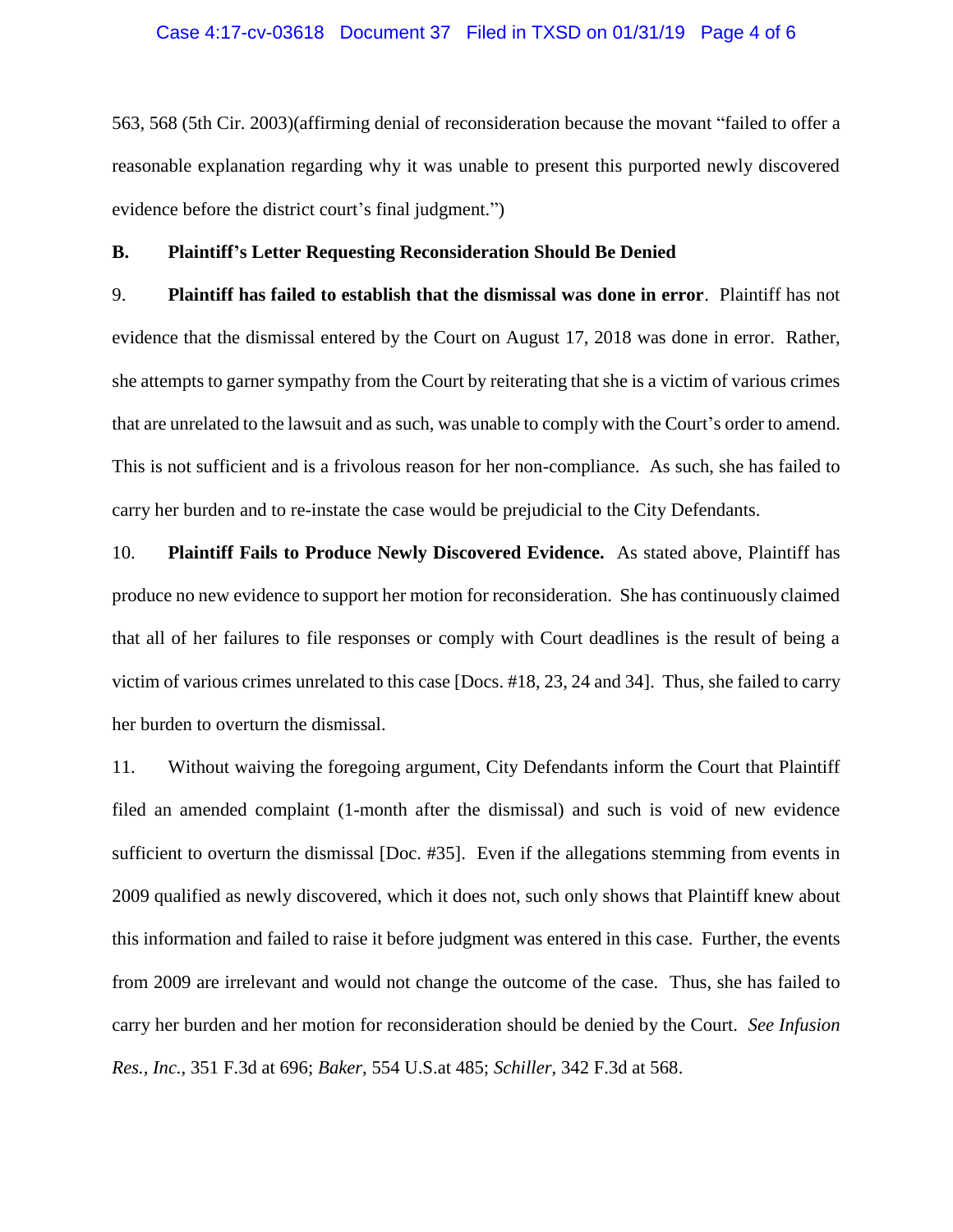#### Case 4:17-cv-03618 Document 37 Filed in TXSD on 01/31/19 Page 5 of 6

12. The 2009 events do not establish identify a policy or custom; fail to connect the policy or custom to the City of Houston itself, and fail to show that her injuries resulted from the application of a specific municipal policy or custom. Further, the 2009 events do not and cannot establish (a) standing for Houston Police Department to be sued in this lawsuit; or (b) personal involvement of Chief Acevedo or Mayor Turner in her arrest in 2015. Because this purported new evidence is largely irrelevant, it would not change the outcome and thus, does not compel the Court to reconsider its order dismissing the case. Plaintiff has failed to carry her burden and City Defendants request that the Court deny her request for reconsideration of the dismissal of this lawsuit.

13. **Plaintiff's Reconsideration Request is Not Timely.** Rule 59(e) dictates that motions to alter judgment, like a reconsideration motion, "must be filed no later than 28-days after the entry of the judgment." Fed. R. Civ. P.  $59(e)$ . Plaintiff filed her request for reconsideration about five months after the entry of the dismissal order [Docs. #33 and 36]. Therefore, her reconsideration is not timely and City Defendants request that the Court deny her motion.

WHEREFORE, PREMISES CONSIDERED, Defendants Houston Police Department, Chief of Police Art Acevedo, Mayor Sylvester Turner and City of Houston request that the Court deny Plaintiff's request for reconsideration and enter an order dismissing Plaintiff's claims against them with prejudice, award them their costs and attorneys' fees, and grant all other relief to which they are entitled.

Respectfully submitted,

RONALD C. LEWIS City Attorney

DONALD J. FLEMING Section Chief, Labor, Employment, & Civil Rights